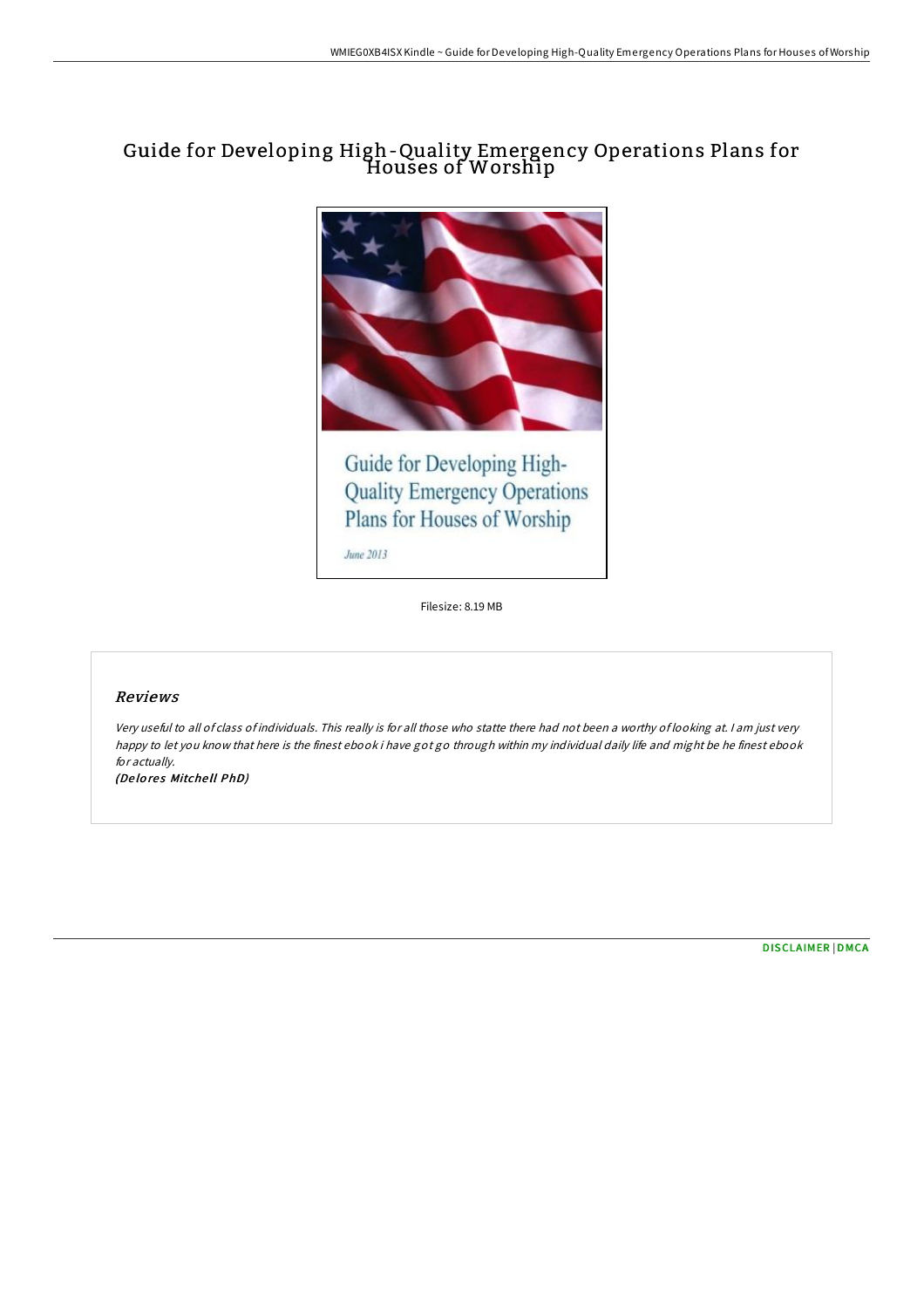## GUIDE FOR DEVELOPING HIGH-QUALITY EMERGENCY OPERATIONS PLANS FOR HOUSES OF WORSHIP



Createspace, 2014. PAP. Condition: New. New Book. Delivered from our UK warehouse in 4 to 14 business days. THIS BOOK IS PRINTED ON DEMAND. Established seller since 2000.

 $\overline{\underline{\mathrm{pos}}}$ Read Guide for Developing Hig[h-Quality](http://almighty24.tech/guide-for-developing-high-quality-emergency-oper-2.html) Emergency Operations Plans for Houses of Worship Online  $\blacksquare$ Download PDF Guide for Developing Hig[h-Quality](http://almighty24.tech/guide-for-developing-high-quality-emergency-oper-2.html) Emergency Operations Plans for Houses of Worship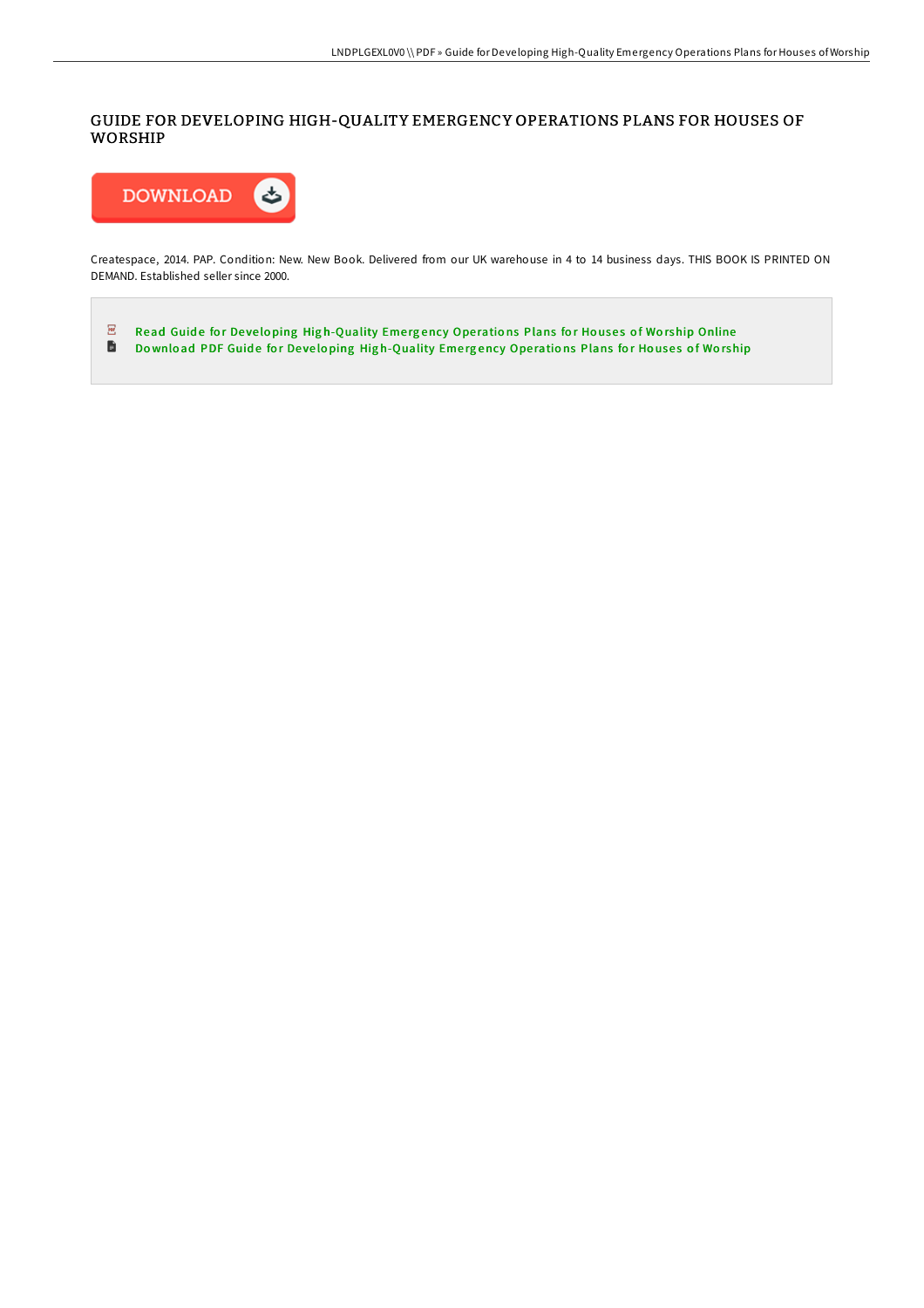### You May Also Like

Short Stories Collection I: Just for Kids Ages 4 to 8 Years Old 2013. PAP. Book Condition: New. New Book. Delivered from our UK warehouse in 3 to 5 business days. THIS BOOK IS PRINTED ON DEMAND. Established seller since 2000.

Read [Docum](http://almighty24.tech/short-stories-collection-i-just-for-kids-ages-4-.html)ent »

#### Short Stories Collection II: Just for Kids Ages 4 to 8 Years Old

2013. PAP. Book Condition: New. New Book. Delivered from our UK warehouse in 3 to 5 business days. THIS BOOK IS PRINTED ON DEMAND. Established seller since 2000. Re a d [Docum](http://almighty24.tech/short-stories-collection-ii-just-for-kids-ages-4.html) e nt »

#### Short Stories Collection III: Just for Kids Ages 4 to 8 Years Old

2013. PAP. Book Condition: New. New Book. Delivered from our UK warehouse in 3 to 5 business days. THIS BOOK IS PRINTED ON DEMAND. Established seller since 2000. Read [Docum](http://almighty24.tech/short-stories-collection-iii-just-for-kids-ages-.html)ent »

### Short Stories Collection IV: Just for Kids Ages 4 to 8 Years Old

Paperback. Book Condition: New. This item is printed on demand. Item doesn'tinclude CD/DVD. Read [Docum](http://almighty24.tech/short-stories-collection-iv-just-for-kids-ages-4.html)ent »

## Talking Digital: A Parents Guide for Teaching Kids to Share Smart and Stay Safe Online

Createspace, United States, 2014. Paperback. Book Condition: New. 229 x 152 mm. Language: English . Brand New Book. It is time for the digital talk. Today, kids are growing up in a wired world. Their...

Read [Docum](http://almighty24.tech/talking-digital-a-parent-s-guide-for-teaching-ki.html)ent »